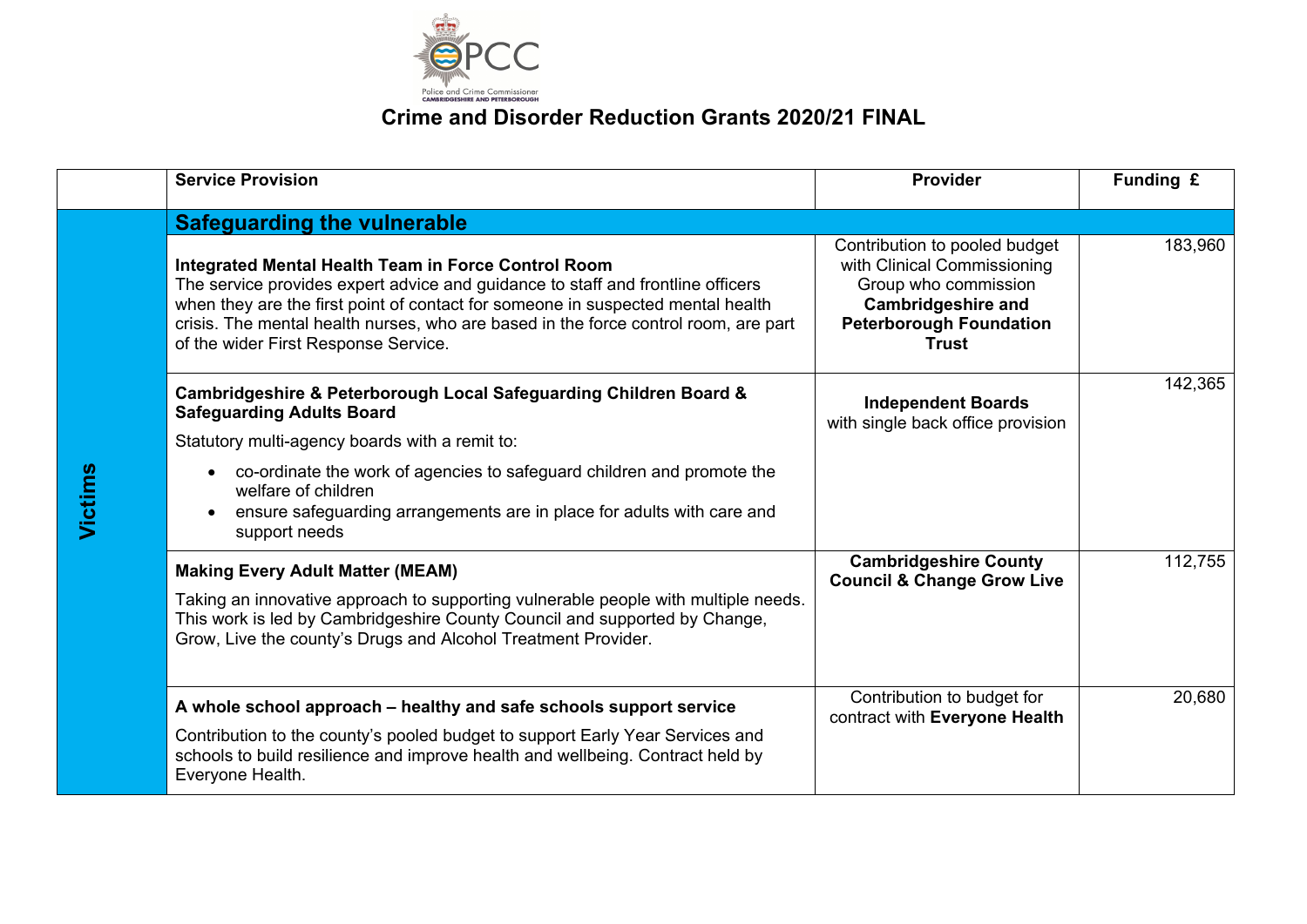

| Supporting the recovery of the Criminal Justice System following Covid-19                                                                                                                                                                                                              | <b>Victim and Witness Hub</b>                                                                    | 90,000 |
|----------------------------------------------------------------------------------------------------------------------------------------------------------------------------------------------------------------------------------------------------------------------------------------|--------------------------------------------------------------------------------------------------|--------|
| The funds additional resources (for 18 months) within the county's Victim and<br>Witness Hub to support victims and witnesses to give their evidence through<br>liaising with courts and the Crown Prosecution Service to help ensure re-arranged<br>hearings and trials can go ahead. |                                                                                                  |        |
| <b>Supporting young victims of crime</b><br>A contribution to therapeutic services for young victims of crime to enable them to<br>cope and recover.                                                                                                                                   | <b>Embrace - Child Victims of</b><br><b>Crime.</b> This is awarded as a<br>Victim Service Grant. | 10,000 |
| <b>Domestic Homicide Reviews Co-ordination</b><br>Multi agency funded arrangements to undertake reviews following the death of a<br>victim of domestic abuse. This awards also covers 2021/22.                                                                                         | <b>Cambridgeshire County</b><br>Council – acting as banker for<br>responsible authorities        | 7,500  |

|        | <b>Attacking criminality and reducing re-offending</b>                                                                                                                     |                                                |         |
|--------|----------------------------------------------------------------------------------------------------------------------------------------------------------------------------|------------------------------------------------|---------|
|        | <b>Cambridgeshire Substance Misuse</b>                                                                                                                                     | <b>Change, Grow, Live</b>                      | 94,000  |
| enders | This is a contribution to Cambridgeshire's pooled budget to fund drugs and alcohol<br>treatment and prevention. The contract is currently held by Change, Grow, Live.      |                                                |         |
|        | <b>Cambridgeshire &amp; Peterborough Youth Offending Services</b>                                                                                                          | <b>Cambridgeshire County</b><br><b>Council</b> | 127,000 |
|        | Contributions to statutory arrangements to enable the YOS to engage with young<br>people at risk of offending or re-offending to divert them away from such<br>behaviours. | <b>Peterborough City Council</b>               | 136,000 |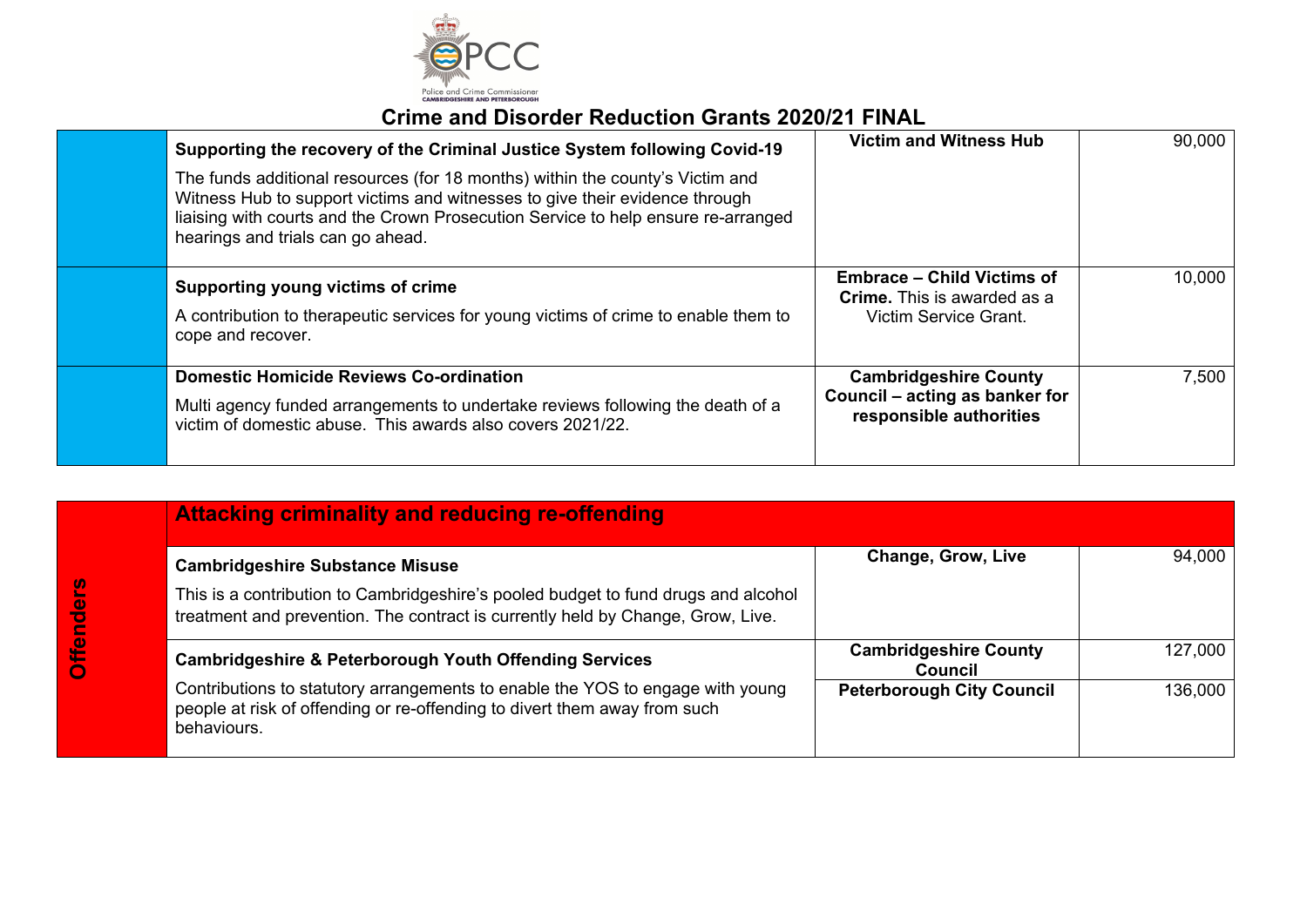

| Safe Team - Supporting vulnerable young people                                                                                                                                                                                                                                                                                                                   | <b>Cambridgeshire County</b><br>Council                           | 340,000 |
|------------------------------------------------------------------------------------------------------------------------------------------------------------------------------------------------------------------------------------------------------------------------------------------------------------------------------------------------------------------|-------------------------------------------------------------------|---------|
| This is a contribution to the continued running of the countywide team of 'trusted'<br>professionals (part of the county's Youth Offending Service) who engage with<br>young people with complex needs and support them to remove themselves from<br>risky environments and lifestyles and therefore reduce the likelihood of them<br>getting involved in crime. |                                                                   |         |
| This comprises of two separate awards which span 2020/21 & 2021/22.                                                                                                                                                                                                                                                                                              |                                                                   |         |
| <b>Missing from home officers</b>                                                                                                                                                                                                                                                                                                                                | <b>Cambridgeshire Constabulary</b>                                | 100,000 |
| Dedicated staff who work in a co-ordinated manner across the county trying to<br>reduce the incidence of individuals going missing and to otherwise reduce their<br>demands on the system.                                                                                                                                                                       |                                                                   |         |
| <b>Multi-Agency Public Protection Agency (MAPPA)</b>                                                                                                                                                                                                                                                                                                             | <b>National Probation Service</b>                                 | 50,000  |
| Contribution to the partnership arrangements to manage and monitor high risk<br>offenders within the community.                                                                                                                                                                                                                                                  |                                                                   |         |
| Delivering a countywide offender strategy                                                                                                                                                                                                                                                                                                                        | Sodexo                                                            | 45,000  |
| Contributions to a range of partnership work (including evidence-based                                                                                                                                                                                                                                                                                           | <b>Cambridgeshire and</b>                                         | 10,000  |
| interventions) to support pathways out of re-offending.                                                                                                                                                                                                                                                                                                          | <b>Peterborough Homelessness</b><br><b>Prevention Trailblazer</b> | (55,00) |
| <b>Out of Court Disposal Officers</b>                                                                                                                                                                                                                                                                                                                            | <b>Cambridgeshire Constabulary</b>                                | 128,507 |
| Additional staff within the team to deal with an increased emphasis on these<br>pathways.                                                                                                                                                                                                                                                                        |                                                                   |         |
| Developing prevention capacity                                                                                                                                                                                                                                                                                                                                   | <b>Cambridgeshire Constabulary</b>                                | 50,599  |
| Additional resource to allow renewed focus on working preventively.                                                                                                                                                                                                                                                                                              |                                                                   |         |